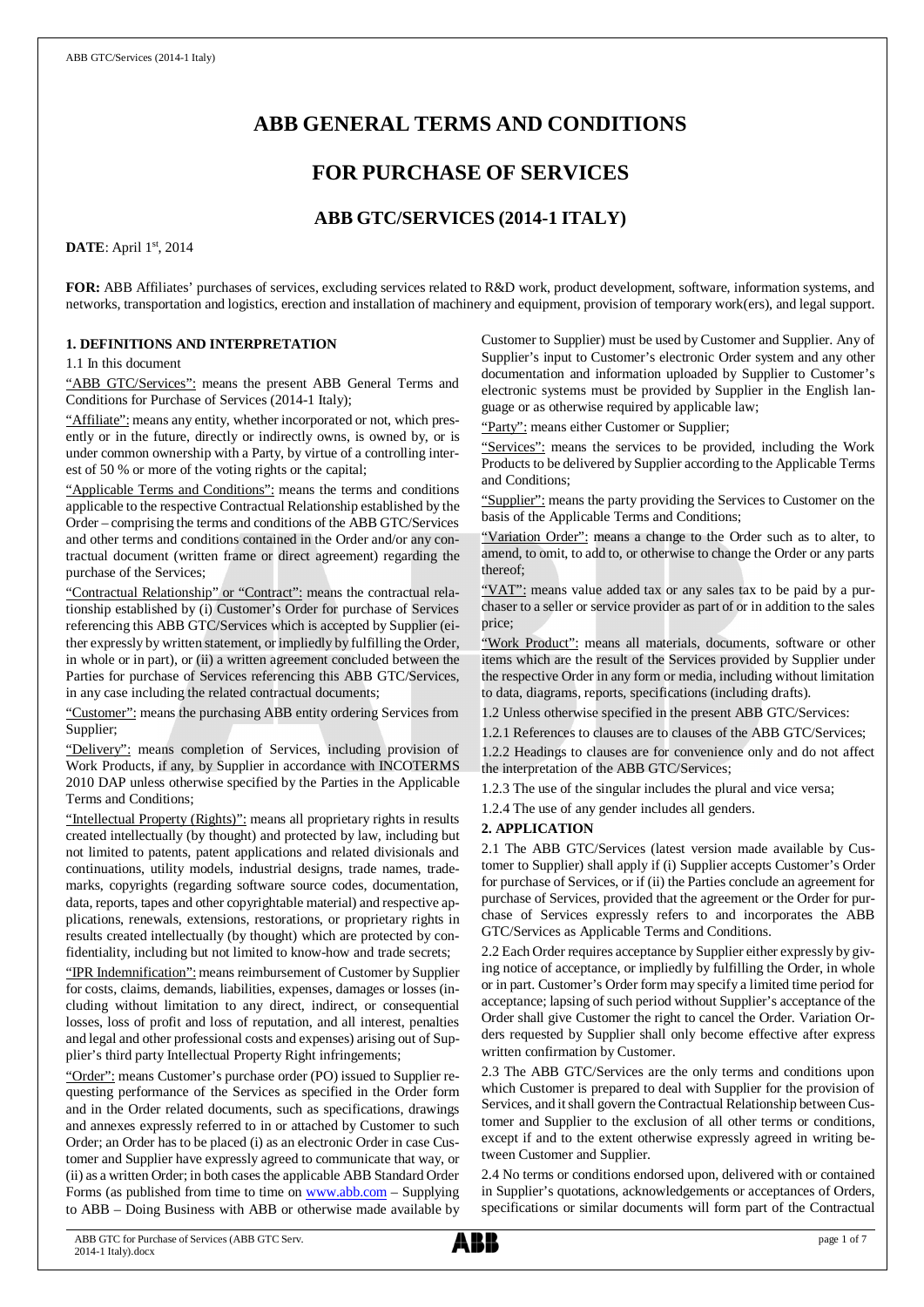Relationship, and Supplier waives any right which it otherwise might have to rely on such other terms or conditions.

2.5 References in the ABB GTC/Services to any statute or statutory provision shall, unless the context otherwise requires, be construed as a reference to that statute or provision as from time to time amended, consolidated, modified, extended, re-enacted or replaced.

### **3. SUPPLIER'S RESPONSIBILITIES**

3.1 Supplier shall provide the Services and deliver the Work Products:

3.1.1 in accordance with the applicable laws and regulations;

3.1.2 in accordance with the quality standards stated under Clause 9.1 and specified in the Order and in the other documents being part of the Contractual Relationship;

3.1.3 free from defects and from any rights of third parties;

3.1.4 on the due date specified in the Order;

3.1.5 in the quantity specified in the Order;

3.1.6 with all skill and care and in accordance with industry best practice.

3.2 Supplier shall not substitute or modify any of the agreed materials used for the provision of the Services or make any changes to the agreed ingredients, the design or other agreed criteria of the Work Products without Customer's prior written approval.

3.3 Supplier shall take care that Work Products are contained or packaged in the manner usual for such Work Products or, where there is no such manner, in a manner adequate to preserve and protect the Work Products until Delivery completion.

3.4 Supplier shall submit invoices in an auditable form, complying with Supplier's and Customer's applicable local mandatory law, generally accepted accounting principles and the specific Customer requirements, containing the following minimum information: Supplier name, address and reference person including contact details (telephone, email etc.); invoice date; invoice number; Order number (same as stated in the Order); Supplier number (same as stated in the Order); address of Customer; quantity; specification of Services supplied; price (total amount invoiced); expenses approved by Customer, but not included in the price (to be specified by amount and category); currency; tax or VAT (amount has to be specified); tax or VAT number; payment terms. 3.5 Invoices shall be issued to Customer as stated in the Order and/or

the Applicable Terms and Conditions, and shall be sent to the invoice address specified in the Order.

3.6 Expenses not agreed in writing by Customer will not be reimbursed.

3.7 Customer may issue Variation Orders to Supplier to alter, amend, omit, add to, or otherwise change ordered Services or parts thereof, and Supplier shall carry out such Variation Orders. Agreed unit prices stated in the Order and/or otherwise agreed between Customer and Supplier shall apply.

3.8 Supplier shall in no event suspend the performance of any Services or the Delivery of Work Products to Customer. In the event of Force Majeure, Clause 16 shall apply.

### **4. CUSTOMER'S RESPONSIBILITIES**

4.1 In consideration of the Services provided by Supplier in accordance with the Applicable Terms and Conditions, Customer shall pay to Supplier the fees or purchase price stated in the Order in accordance with the payment terms specified therein, provided the invoice fulfils the requirements of Clauses 3.4 and 3.5. In the event that the payment terms are determined by mandatory applicable law, such terms shall prevail.

4.2 Customer reserves the right to set off any amount and to withhold payment for Services not provided in accordance with the Applicable Terms and Conditions.

### **5. DELIVERY**

5.1 The Services shall be provided at the agreed place specified in the Order, or, if no such place has been specified, at Customer's address specified in the Order.

5.2 The Work Products shall be delivered in accordance with INCOTERMS 2010 DAP, to the agreed place specified in the Order, or, if no such place has been specified, to Customer's place of business. 5.3 Supplier shall ensure that each Delivery of a Work Product is accompanied by a delivery note, which shall contain the following minimum information (unless required otherwise by Customer): the Order number, date of Order, number of packages and contents, where applicable the customs tariff number of the country of consignment, and, in the case of partial delivery, the outstanding balance remaining to be delivered. For controlled goods, the national export control number must be indicated and, and if the goods are subject to U.S. export regulations, the U.S. Export Control Classification Number (ECCN) must be specified in the delivery note. Proofs of preferential origin as well as conformity declarations and marks of the country of consignment or destination are to be submitted without being requested; certificates of origin upon request.

5.4 Work Products shall be delivered during Customer's business operation hours unless otherwise requested by Customer.

5.5 Upon Delivery of the Work Products, Supplier (or its appointed carrier) shall provide Customer with such export documents as are applicable or necessary together with a delivery note.

5.6 Ownership (title) regarding Work Products shall pass to Customer at Delivery, except if otherwise agreed in writing. For assigning of Intellectual Property in the Work Products arising from the Services Clause 11.1 shall apply.

5.7 Supplier shall invoice Customer upon Delivery in accordance with Clause 3.4 and 3.5, but such invoicing shall be conducted separately from dispatch of the Work Products to Customer.

### **6. ACCEPTANCE**

6.1 Customer shall not be deemed to have accepted any Services until it has had a reasonable time to inspect them following completion or, in the case of a defective performance, until a reasonable time after such defective performance has become apparent. Such reasonable time period shall be determined by the specifics of the Services, the defective performance and the circumstances of the provision of the Services.

6.2 If any Services provided or Work Products delivered to Customer do not comply with Clause 3 (Supplier's Responsibilities), or are otherwise not in conformity with the Order, then, without limiting any other right or remedy that Customer may have under Clause 10 (Remedies), Customer may reject the Services and/or the Work Products, and may request replacement of the Services and/or the Work Products, or recover all payments made to Supplier by Customer.

6.3 Upon Supplier's request Customer shall send written acceptance statement to Supplier.

## **7. DELAY**

If the Delivery of the Services or the Work Products does not comply with the agreed delivery date(s), then, without prejudice to any other rights which it may have under the Contractual Relationship or at law, Customer reserves the right to:

7.1 terminate the Contractual Relationship or the respective Order in whole or in part;

7.2 refuse any subsequent Delivery of Services or Work Products which Supplier attempts to make;

7.3 recover from Supplier any expenditure reasonably incurred by Customer in obtaining the Services or the Work Products in substitution from another supplier;

7.4 claim damages for any additional costs, loss or expenses incurred by Customer which are reasonably attributable to Supplier's failure to provide the Services or to deliver the Work Products on the agreed dates; and

7.5 claim compensation for liquidated damages in addition to the rights provided under Clauses 7.1 to 7.4 if such compensation right is expressly stated in the respective Order.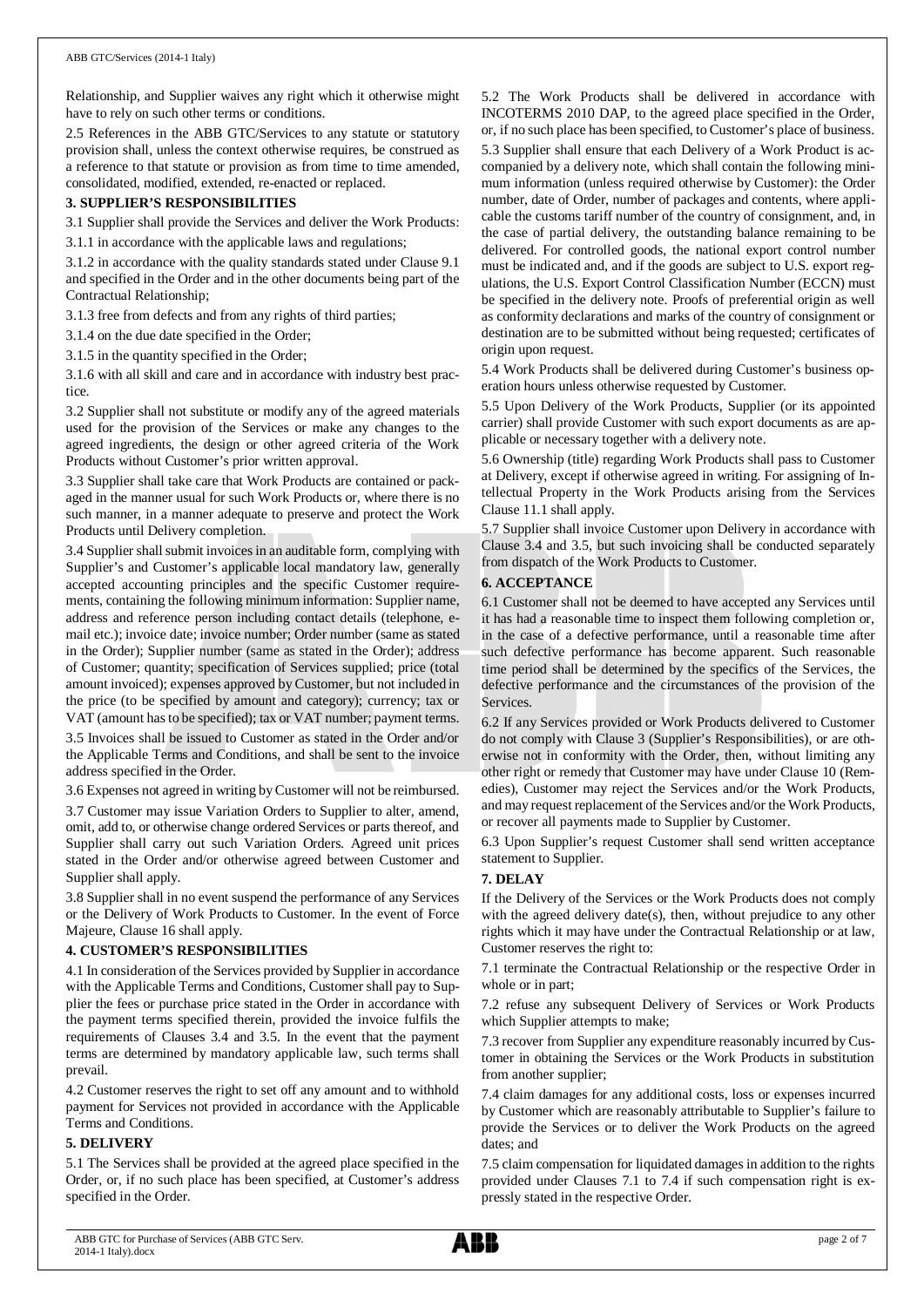### **8. INSPECTION**

8.1 Supplier shall allow Customer and/or its authorised representatives to inspect the Services and to test the Work Products, or parts of them at any time prior to the completion of the Services and/or the Work Products.

8.2 Notwithstanding any inspection or test sampling however conducted, Supplier shall remain fully responsible for the Services' compliance with the Order. This applies whether or not Customer has exercised its right of inspection and/or testing and shall not limit Supplier's obligations under the Order. For the avoidance of doubt, inspection of Services or testing of Work Products by Customer and/or its authorised representatives shall in no event exempt Supplier from or limit Supplier's warranties or liability in any way.

### **9. WARRANTY**

9.1 Supplier warrants that the Services (including Work Products):

9.1.1 comply with all agreed specifications, including all specified material, workmanship and the like, documentation and quality requirements, or in absence thereof are performed in accordance with generally accepted practices, procedures and standards of the respective industry and are fit for the purposes for which Services of the same description type would ordinarily be used, and that the results of the Services maintain the functionality and performance as expected by Customer according to Supplier's information, documentation and statements;

9.1.2 are appropriate and fit for any particular purpose expressly or impliedly made known to Supplier in the Order;

9.1.3 are new and unused (in case of Work Products) at the date of Delivery;

9.1.4 are free from defects and rights of third parties;

9.1.5 possess the qualities which Supplier has held out to Customer as a sample, model or otherwise;

9.1.6 comply with Clause 12 (Compliance with Relevant Law).

9.2 The warranty period shall be twenty four (24) months from acceptance of the Services or the Work Products, if no other time period is stated in the Order or otherwise expressly agreed in writing by the Parties.

9.3 In case of non-compliance with the warranty provided under this Clause, Customer shall be entitled to enforce the remedies provided in Clause 10 (Remedies).

### **10. REMEDIES**

10.1 In case of breach of warranty under Clause 9 (Warranty) or if Supplier otherwise fails to comply with any of the Applicable Terms and Conditions, Customer shall give notice in writing to Supplier of such breach of warranty and provide Supplier an opportunity to swiftly remedy it. If no Supplier action to remedy such breach has been taken within forty eight (48) hours of receiving such Customer notification, Customer shall be entitled to any one or more of the following remedies at its own discretion and at Supplier's expense:

10.1.1 to give Supplier another opportunity to carry out any additional work necessary to ensure that the Applicable Terms and Conditions are fulfilled;

10.1.2 to carry out (or to instruct a third party to carry out) any additional work necessary to make the Services comply with the Applicable Terms and Conditions;

10.1.3 to obtain immediate replacement of the defective Services by Services conforming with the Applicable Terms and Conditions without defects;

10.1.4 to refuse to accept any further Services, but without relieving Supplier from its liability for the defective Services:

10.1.5 to claim such damages as may have been sustained by Customer as a result of Supplier's breaches of the Applicable Terms and Conditions, statutory duty or any applicable law;

10.1.6 to claim liquidated damages expressly provided in the Order;

10.1.7 to terminate the Contractual Relationship or the respective Order in accordance with Clause 15.2.

10.2 In the event that Clauses 10.1.1, 10.1.2 or 10.1.3 apply, the entire warranty period of Clause 9.2 shall be restarted.

10.3 The rights and remedies available to Customer and contained in the Applicable Terms and Conditions (including, but not limited to the ABB GTC/Services) are cumulative and are not exclusive of any rights or remedies available at law or in equity.

### **11. INTELLECTUAL PROPERTY**

11.1 Supplier assigns herewith to Customer full ownership rights in and to any Intellectual Property in the Work Products arising from the Services for the full duration of such rights, wherever in the world enforceable. Supplier further agrees to execute, upon Customer's request and at its cost, all further documents and assignments and do all such further things as may be necessary to perfect Customer's ownership title to the Intellectual Property or to register Customer as owner of the Intellectual Property with any registry, including but not limited to governmental registration authorities or private registration organisations.

11.2 The Intellectual Property Rights in any Work Products created by or licensed to Supplier prior to the respective Order or outside of such Order, and any subsequent modifications to the same ("Pre-Existing Works") will remain vested in Supplier or the respective third party owner. To the extent that Pre-Existing Works are embedded in any Work Products delivered by Supplier, Customer and its Affiliates shall have a worldwide, irrevocable, perpetual, transferrable, non-exclusive, royalty-free licence with rights to sublicense to use the Pre-Existing Works as part of such Work Products, including the right to further improve, develop, market, distribute, sub-license, exploit or otherwise use the Work Products containing such Pre-Existing Works. Supplier shall not be prevented or restricted by this ABB GTC/Services from using its own know-how or its Pre-Existing Works in the course of providing the Services.

11.3 In the event that the Services provided and/or Work Products delivered by Supplier infringe any third party Intellectual Property Rights, Supplier shall, notwithstanding anything provided to the contrary or otherwise contained in the Applicable Terms and Conditions (including, but not limited to the ABB GTC/Services), provide IPR Indemnification to Customer. The IPR Indemnification applies whether or not Supplier may have been negligent or at fault and does not limit any further compensation rights of Customer. Supplier's obligation to indemnify Customer as provided under this Clause shall not apply if and to the extent the liability or damage was caused by Customer's own pre-existing Intellectual Property Rights contributed to, or implemented into the Work Products and/or the Services provided by Supplier.

11.4 If any infringement claim is made against Customer, Customer may without prejudice to its rights under Clause 11.3 also request at its discretion and at Supplier's cost that Supplier (i) procures for Customer the right to continue using the Work Products and/or the Services; (ii) modifies the Work Products and/or the provision of the Services so that they cease to be infringing; or (iii) replaces the Work Products and/or the Services so that they become non-infringing.

11.5 In the event Supplier cannot fulfil Customer's above request, Customer shall be entitled to terminate the Contractual Relationship or the respective Order, to reclaim all sums which Customer has paid to Supplier thereunder and to claim compensation in accordance with Clause 11.3 and for any other costs, losses or damages incurred whatsoever.

## **12. COMPLIANCE WITH RELEVANT LAW**

12.1 The Services covered by the Applicable Terms and Conditions shall be provided by Supplier in compliance with all relevant legislation, regulations, and codes of practice, guidance and other requirements of any relevant government or governmental agency applicable to Supplier. To the extent that such regulations are advisory rather than mandatory, the standard of compliance to be achieved by Supplier shall

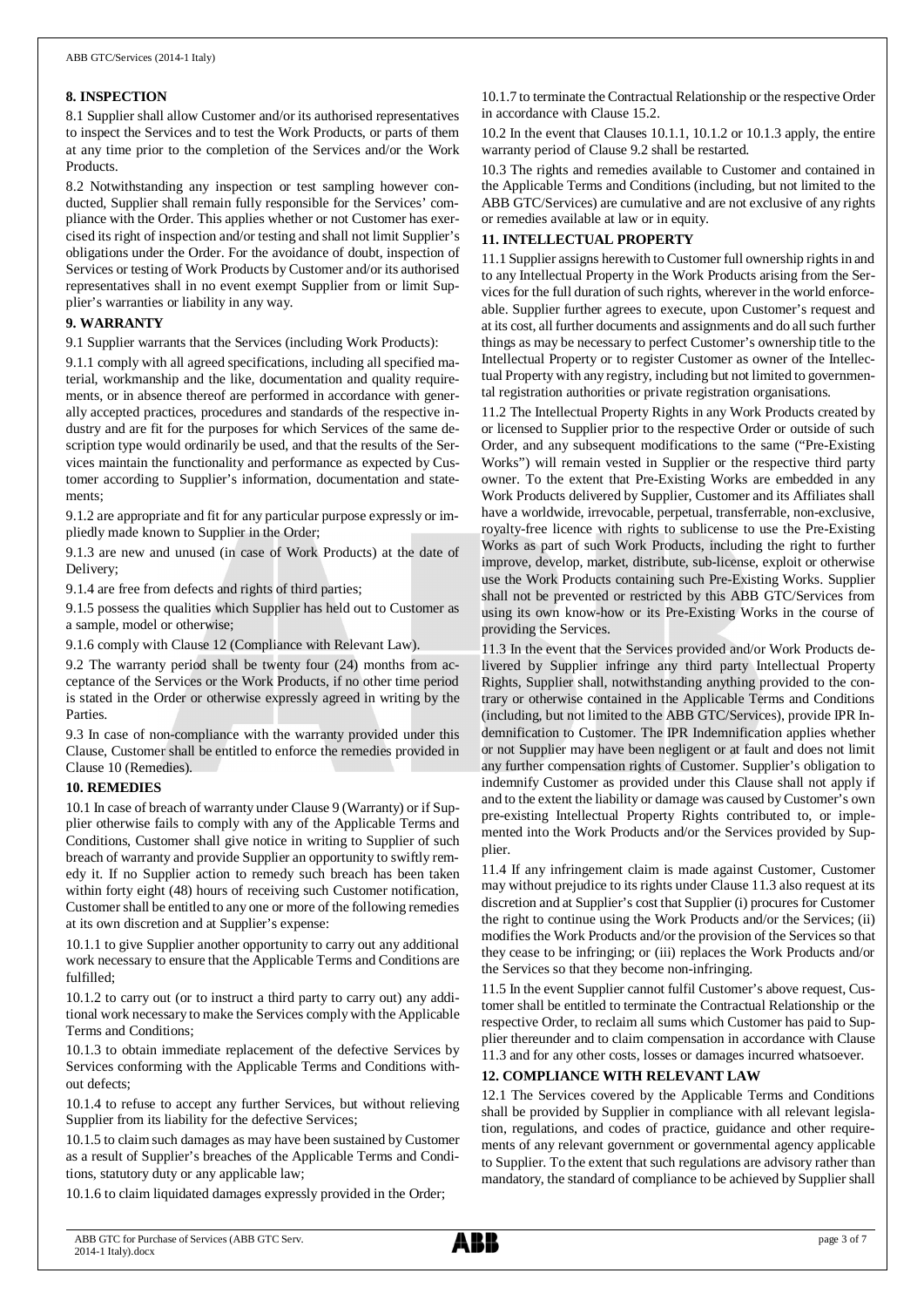be in compliance with the generally accepted best practice of the relevant industry.

12.2 Each Party warrants that it will not, directly or indirectly, and that it has no knowledge that the other Party or any third parties will, directly or indirectly, make any payment, gift or other commitment to its customers, to government officials or to agents, directors and employees of a Party, or any third party in a manner contrary to applicable laws (including but not limited to the U. S. Foreign Corrupt Practices Act and, where applicable, legislation enacted by member states and signatories implementing the OECD Convention Combating Bribery of Foreign Officials), and shall comply with all relevant laws, regulations, ordinances and rules regarding bribery and corruption. Nothing in this ABB GTC/Services shall render either Party or any of its Affiliates liable to reimburse the other for any such consideration given or promised.

12.3 Either Party's material violation of any of the obligations contained in this Clause 12 (Compliance with Relevant Law) may be considered by the other Party to be a material breach of the respective Contractual Relationship between the Parties, and shall entitle such Party to terminate the Contractual Relationship with immediate effect and without prejudice to any further right or remedies under such Contractual Relationship or applicable law.

12.4 Notwithstanding anything to the contrary stated in any Applicable Terms and Conditions, Supplier shall, without any limitations, indemnify and hold harmless Customer from and against any claim, proceeding, action, fine, loss, cost and damages arising out of or relating to any such violation of the above mentioned obligations, the termination of the respective Contractual Relationship, and any noncompliance with export control regulations, and Supplier shall compensate Customer for all losses and expenses whatsoever resulting therefrom.

12.5 Supplier herewith acknowledges and confirms that it has received a copy of ABB's Code of Conduct and ABB's Supplier Code of Conduct or has been provided information on how to access the ABB Codes of Conduct online ([www.abb.com](http://www.abb.com/) – Integrity – Code of Conduct). Supplier agrees to perform its contractual obligations under the Applicable Terms and Conditions and the respective Contractual Relationship with substantially similar standards of ethical behaviour as stated in the above mentioned ABB Codes of Conduct.

12.6 Supplier and its sub-contractors must comply with the ABB Lists of Prohibited and Restricted Substances and with the reporting and other requirements regarding Conflict Minerals and all other employment, safety, health, environmental and quality requirements made available under [www.abb.com](http://www.abb.com/) – Supplying to ABB – Doing Business with ABB or otherwise and shall provide Customer with respective documents, certificates and statements if requested. Any statement made by Supplier to Customer (whether directly or indirectly, e. g. where applicable via the ABB Supplier Registration and Pre-Qualification System) with regard to materials used for or in connection with the Services and/or Work Products will be deemed to be a representation under the Contract.

12.7 Supplier represents and warrants that it is knowledgeable with, and is and will remain in full compliance with all applicable export and import laws, regulations, instructions, and policies, including, but not limited to, securing all necessary clearance requirements, export and import licenses and exemptions from, and making all proper filings with appropriate governmental bodies and/or disclosures relating to the provision of services, the release or transfer of goods, hardware, software and technology to non U.S. nationals in the U.S., or outside the U.S., the release or transfer of technology and software having U.S. content or derived from U.S. origin software or technology.

12.8 No goods or services included in the Services and/or Work Products shall originate from any company or country listed in any relevant boycott list issued by the authority in the country where the goods or services shall be used or an authority otherwise having influence over the equipment and material forming part of the Services and/or Work

Products. If any of the Services and/or Work Products is or will be subject to export restrictions, it is Supplier's responsibility to promptly inform Customer in writing of the particulars of such restrictions.

12.9 Supplier shall indemnify and hold Customer harmless for all claims, demands, losses, damages, costs, fines, penalties, attorney's fees and all other expenses arising from export restrictions concealed by Supplier. With respect to export restrictions solely attributable to Customer's use of the Services and/or Work Products, the now said warranty shall only apply to the extent Supplier has knowledge of or reasonably should have been aware of such use.

12.10 Supplier must indicate the customs tariff numbers of the country of consignment for all Services and/or Work Products. For controlled Services and/or Work Products, the national export control numbers must be indicated and, if the Services and/or Work Products are subject to U.S. export regulations, ECCN or ITAR classifications. Proofs of preferential origin as well as conformity declarations and marks of the country of consignment or destination are to be submitted without being requested; certificates of origin upon request.

## **13. CONFIDENTIALITY AND DATA PROTECTION**

13.1 Supplier is obliged to observe secrecy regarding any data or information acquired during the fulfilment of the Contract irrespective of whether such data or information relates to Customer, its Affiliates or their respective customers or suppliers ("Customer Data"). This includes in particular, but is not limited to, all technical or commercial know-how, drawings, specifications, inventions, processes or initiatives which are of a confidential nature. To safeguard this,

13.1.1 Supplier shall process or use Customer Data only in accordance with Customer's instructions and with all applicable laws and regulations; for the avoidance of doubt, processing in accordance with the Contract shall be considered to be an instruction from Customer;

13.1.2 Supplier shall not (i) use Customer Data for any other purposes than for providing the Services, or (ii) reproduce Customer Data in whole or in part in any form except as may be required to fulfil its obligations under the Contract; (iii) disclose Customer Data nor grant access to such data to any third party without Customer's prior written consent; no third parties in the meaning of this provision are subcontractors approved by Customer;

13.1.3 Supplier shall take appropriate measures suited to the type of Customer Data to be protected (i) to prevent unauthorised persons from gaining access to data processing systems with which Customer Data are processed or used, (ii) to prevent data processing systems from being used without authorisation, (iii) to ensure that persons entitled to use a data processing system have access only to the data to which they have a right of access, and that Customer Data cannot be read, copied, modified or removed without authorisation in the course of processing or use and after storage, (iv) to ensure that Customer Data cannot be read, copied, modified or removed without authorisation during electronic transmission or transport, and that it is possible to monitor and establish to which bodies the transfer of Customer Data by means of data transmission facilities is envisaged, (v) to ensure that it is possible to monitor and establish whether and by whom Customer Data have been entered into data processing systems, modified or removed, (vi) to ensure that, in the case of commissioned processing of Customer Data, the data are processed strictly in accordance with the instructions of Customer, (vii) to ensure that Customer Data are protected from accidental or unlawful destruction or loss, (viii) to ensure that data collected for different purposes can be processed separately. Supplier shall document the implementation of the technical and organizational measures in detail and shall present this to Customer for review upon request. Where this review raises the need for amendments, these must be applied amicably;

13.1.4 Supplier shall ensure and prove that those members of its staff who may come into contact with Customer Data in the course of fulfilling their tasks are subject to the same obligation to confidentiality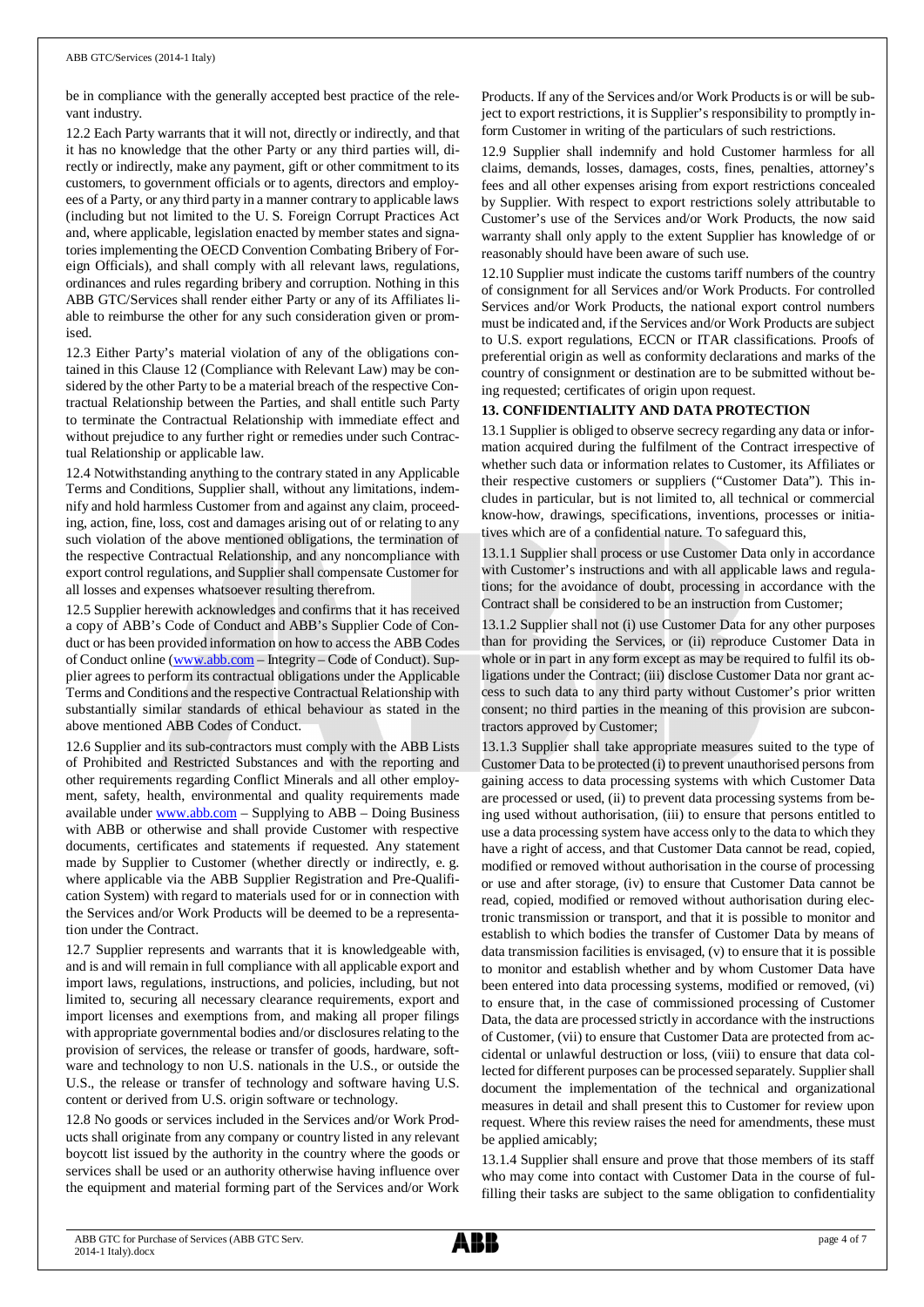as applicable to Supplier. Supplier shall confirm this in writing upon Customer's request. Customer may verify compliance with the technical and organisational measures undertaken by Supplier any time upon reasonable notice;

13.1.5 The commissioning of subcontractors requires Customer's previous written consent. This applies also in those instances when one subcontractor is replaced by a subsequent one. The contracts awarded by Supplier to its subcontractors are to be formulated in such a manner that they meet the requirements regarding confidentiality and data protection agreed upon in the Contract. Supplier shall provide Customer with information on the essentials of such contracts and on the measures implemented by the subcontractors to fulfil their obligations regarding confidentiality and data protection. If requested by Customer, Supplier shall present its respective contractual documents for the former to examine. Supplier shall ensure that Customer has the same rights to monitor the subcontractors as Customer has to monitor Supplier. Subcommissions in the meaning of this provision do not include ancillary services ordered by Supplier from third parties which are not directly related to Customer, such as telecommunications services, maintenance and user support, cleaning, auditing or the disposal of data media. Even where ancillary services are taken from third parties, Supplier must however ensure confidentiality and undertake monitoring activities.

13.2 The obligation to confidentiality does not apply to such data (i) whose disclosure is required for the fulfilment of the Contract; (ii) which are publicly known at the time Supplier receives them or which subsequently become publicly known through no action of Supplier itself; (iii) which were already known to Supplier prior to its initial activity for Customer and for which no duty to observe secrecy applies; (iv) which is made accessible to Supplier by third parties and for which no duty to observe secrecy applies or (v) which Supplier is obliged to disclose by mandatory law or by legally binding instruction of a court of law or a public authority. Insofar as Supplier wishes to invoke one of the above exceptions, the burden of proof for the existence of the factual preconditions for such exception shall lie with Supplier.

13.3 Supplier shall not retain any Customer Data for longer than necessary to carry out the Services or than determined by Customer. Immediately after termination of the Contract or at any time on Customer's demand, Supplier shall, at the choice of Customer, immediately deliver to Customer all copies of such data provided by Customer to Supplier for the purposes of the Contract or received otherwise by Supplier while carrying out the Services and/or delete securely all Customer Data from its database. Supplier shall certify to Customer that it has not retained any copies of Customer Data with a written confirmation of destruction. Such confirmation shall be signed by duly authorized signatories of Supplier.

13.4 With regard to any data or information belonging to Customer or its Affiliates relating to an identified or identifiable individual or legal entity or any other entity which is subject to applicable data protection or privacy laws and regulations or being qualified as Personally Identifiable Information within the meaning of the applicable laws ("Personal Data"), Supplier will comply with all applicable data protection and privacy laws and regulations. In addition to the other stipulations in this Clause 13 the following applies:

13.4.1 Supplier shall not process Personal Data in or transfer Personal Data to a country with a level of data protection that is not at least equivalent with the level of data protection that applies within the country of origin of the Personal Data without Customer's prior written consent. Upon Customer's request and where required by applicable law, in particular if Customer or its Affiliates are located in Switzerland or in a country which is a Member State of the European Union (EU) or another signatory to the Agreement on the European Economic Area (EEA), Supplier agrees to enter into a separate data transfer agreement (EU Standard Contractual Clauses/Swiss Data Processing Agreement) with Customer and/or its Affiliates for the transfer of Personal Data to third countries.

13.4.2 Supplier shall inform Customer without delay about serious incidents arising in the course of normal operations, suspicions of breaches of data privacy or other irregularities regarding the processing of Customer's or its Affiliates' Personal Data. In such cases Supplier and Customer shall agree on the further handling of the Personal Data. Supplier shall inform Customer without delay about checks performed and measures taken by a supervisory authority. This also applies regarding investigations into administrative or criminal offences.

13.4.3 Supplier will comply with any request by Customer to access, correct, block or delete Personal Data insofar as Customer is obliged to such request by law.

13.4.4 In case the legislation of a country in which Supplier provides its Services to Customer or its Affiliates requires a contract governing data privacy topics which are not covered by this Clause 13, Supplier agrees to enter into such contract.

13.5 Supplier agrees that Customer shall be allowed to provide any information received from Supplier to any other ABB Affiliate.

13.6 The obligation to Confidentiality and Data Protection exists for an indefinite period of time and therefore this Clause 13 shall survive the expiration or termination of the Contract for any reason.

## **14. LIABILITY AND INDEMNITY**

14.1 Without prejudice to applicable mandatory law, Supplier shall compensate/indemnify Customer for all damages and losses in connection with the Services whether or not Supplier may have been negligent or at fault (i) for Supplier's breaches of the Applicable Terms and Conditions , and (ii) for any claim, except for IPR Indemnification for which Clause 11 (Intellectual Property Right Infringements) exclusively applies, made by a third party (including employees of Supplier) against Customer in connection with the Services and to the extent that the respective liability, loss, damage, injury, cost or expense was caused by, relates to or arises from the Services delivered by Supplier and/or its sub-contractors. Upon Customer's request Supplier shall defend Customer against any third party claims arising out of or in connection with the Services.

14.2 Supplier shall be responsible for the control and management of all of its employees, its suppliers and/or its sub-contractors, and it shall be responsible for the acts, omissions, negligence or obligations of any of its employees, suppliers and/or sub-contractors, its agents, servants or workmen as fully as if they were the acts, omissions, negligence or obligations of Supplier.

14.3 The provisions of this Clause 14 (Liability and Indemnity) shall survive any performance, acceptance or payment pursuant to this ABB GTC/Services and shall extend to any substituted or replacement Services delivered by Supplier to Customer.

14.4 Unless otherwise expressly stated in the respective Order, Supplier shall maintain in force, and upon request provide evidence of, adequate general liability insurance, statutory worker's compensation/employer's liability insurance and where applicable goods transit insurance with reputable and financially sound insurers. Nothing contained in this Clause 14 (Liability and Indemnity) shall relieve Supplier from any of its contractual or other legal liabilities. The insured amount cannot be considered nor construed as limitation of liability.

14.5 Customer reserves the right to set off any claims under the Order against any amounts owed to Supplier.

# **15. TERM AND TERMINATION**

15.1 The Contractual Relationship between the Parties or an Order placed under the ABB GTC/Services may be terminated for convenience in whole or in part by Customer upon giving Supplier thirty (30) calendar days written notice, unless otherwise expressly stated in the relevant Order. In such event Customer shall pay to Supplier the value of the already performed Services and proven direct costs reasonably incurred by Supplier for the unperformed Services, however in no event

ABB GTC for Purchase of Services (ABB GTC Serv. 2014-1 Italy).docx

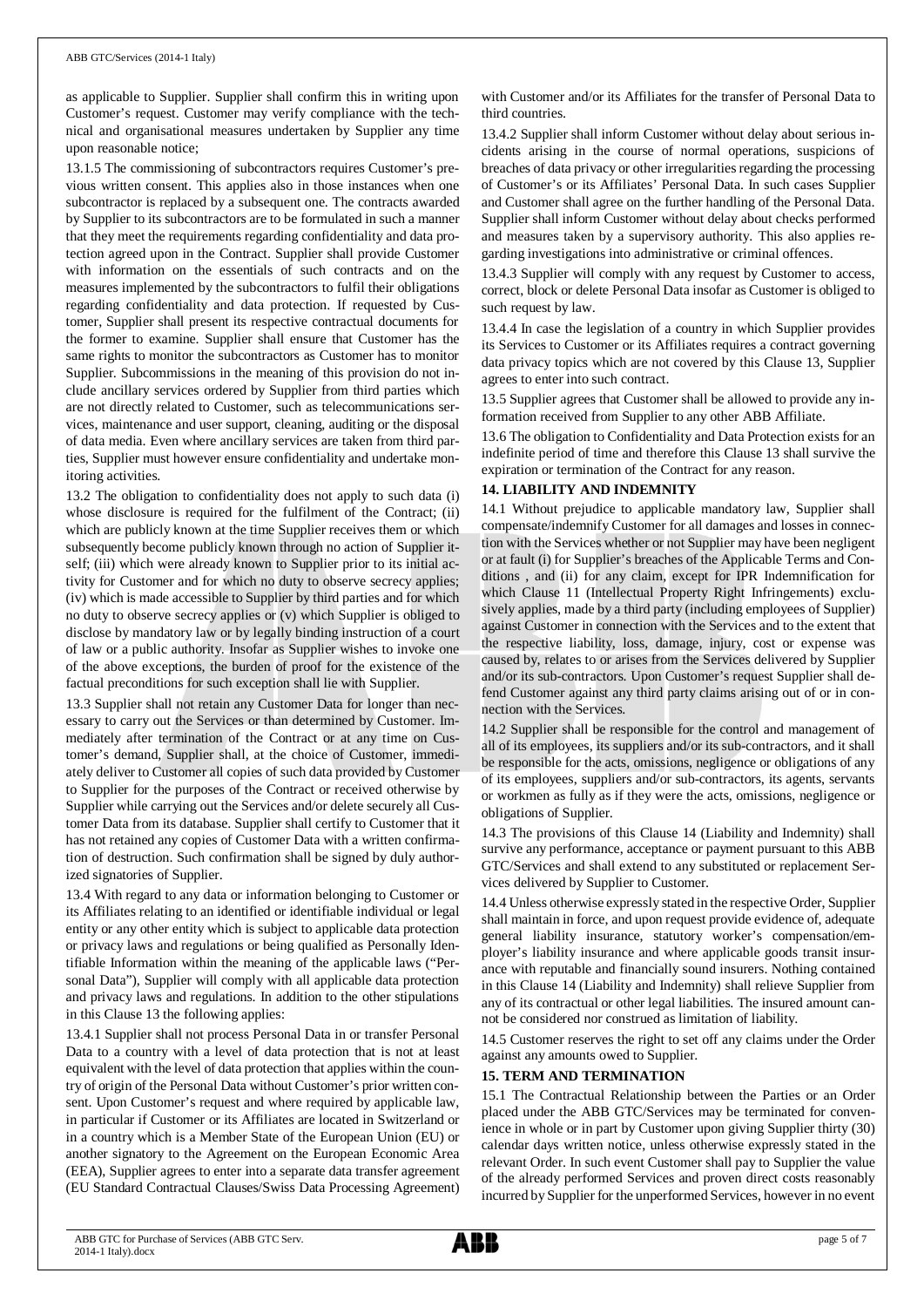more than the agreed purchase price for the Services under the respective Order. No further compensation shall be due to Supplier. Compensation for any expenditures and materials made with regard to the unperformed Services shall be expressly excluded.

15.2 In the event of Supplier's breach of the Applicable Terms and Conditions, such as e. g. a breach of warranty, Customer shall be entitled to terminate the respective Contractual Relationship or an Order placed under the ABB GTC/Services if Supplier fails to take adequate and timely actions to remedy a breach as requested by Customer in accordance with Clause 10 (Remedies). In such event, Customer shall have no obligation to compensate Supplier for the already performed Services and Supplier shall be obliged to pay back to Customer any remuneration received from Customer for the performed Services.

15.3 Customer shall have the right to terminate the Order and/or Contractual Relationship with immediate effect forthwith by notice in writing to Supplier in the event that an interim order is applied for or made, or a voluntary arrangement approved, or a petition for a bankruptcy order is presented or a bankruptcy order is made against Supplier or any circumstances arise which entitle the court or a creditor to appoint a receiver, administrative receiver or administrator or to present a winding-up petition or make a winding-up order or other similar or equivalent action is taken against or by Supplier by reason of its insolvency or in consequence of debt.

15.4 Upon termination Supplier shall immediately and at Supplier's expense safely return to Customer all respective Customer property (including any documentation, data, and applicable Intellectual Property) and Customer information then in Supplier's possession or under Supplier's control and provide Customer with the complete information and documentation about the already performed Services.

### **16. FORCE MAJEURE**

16.1 Neither Party shall be liable for any delay in performing or for failure to perform its obligations under a respective Order if the delay or failure results from an event of "Force Majeure". For clarification, Force Majeure means an event that was not foreseeable by the affected Party at the time of execution of the respective Order, is unavoidable and outside the control of the affected Party, and for which the affected Party is not responsible, provided such event prevents the affected Party from performing the obligations under the respective Order despite all reasonable efforts, and the affected Party provides notice to the other Party within five (5) calendar days from occurrence of the respective event of Force Majeure.

16.2 If an event of Force Majeure occurs which exceeds thirty (30) calendar days either Party shall have the right to terminate the relevant Order forthwith by written notice to the other Party without liability to the other Party. Each Party shall use its reasonable endeavours to minimise the effects of any event of Force Majeure.

### **17. ASSIGNMENT AND SUB-CONTRACTING**

17.1 Supplier shall not assign, transfer, or encumber an Order or any parts thereof (including any monetary receivables from Customer) without prior written approval of Customer.

17.2 Customer may at any time assign, transfer, encumber, sub-contract or deal in any other manner with all or any of its rights or obligations under the respective Order and/or the Applicable Terms and Conditions to any of its own Affiliates.

### **18. NOTICES**

Any notice shall be given by sending the same by registered mail, courier, fax or by e-mail to the address of the relevant Party as stated in the Order or to such other address as such Party may have notified in writing to the other for such purposes. E-mail and fax expressly require written confirmation issued by the receiving Party. Electronic read receipts may not under any circumstances be deemed as confirmation of notice. Electronic signatures shall not be valid, unless expressly agreed in writing by duly authorised representatives of the Parties.

### **19. WAIVERS**

Failure to enforce or exercise, at any time or for any period, any term of the Applicable Terms and Conditions does not constitute, and shall not be construed as, a waiver of such term and shall not affect the right later to enforce such term or any other term herein contained.

### **20. GOVERNING LAW AND DISPUTE SETTLEMENT**

20.1 The Contractual Relationship and/or the Applicable Terms and Conditions (including, but not limited to the ABB GTC/Services) shall be governed by and construed in accordance with the laws of the country (and/or the state, as applicable) of Customer's legal registration, however under exclusion of its conflict of law rules and the United Nations Convention on International Sale of Goods.

20.2 For domestic dispute resolution matters, whereby Customer and Supplier are registered in the same country, any dispute or difference arising out of or in connection with the Contractual Relationship and/or the Applicable Terms and Conditions (including this ABB GTC/Services), including any question regarding its existence, validity or termination or the legal relationships established thereby, which cannot be settled amicably, shall be submitted to the jurisdiction of the competent courts of Customer's registration, unless other courts or arbitration are agreed in writing between the Parties.

20.3 For cross border dispute resolution matters whereby Customer and Supplier are registered in different countries, unless agreed otherwise in writing between the Parties, any dispute or difference arising out of or in connection with the Contractual Relationship and/or the Applicable Terms and Conditions (including this ABB GTC/Services), including any question regarding its existence, validity or termination or the legal relationships established thereby, which cannot be settled amicably, shall be finally settled under the Rules of Arbitration of the International Chamber of Commerce by three arbitrators appointed in accordance with the said Rules. The place of arbitration shall be the location where Customer is registered, unless otherwise agreed in writing. The language of the proceedings and of the award shall be English. The decision of the arbitrators shall be final and binding upon both Parties, and neither Party shall seek recourse to an ordinary state court or any other authority to appeal for revisions of the decision.

20.4 In case of any dispute, the defeated Party shall reimburse the succeeding Party for attorney's fees and other costs reasonably incurred in connection with the dispute.

#### **21. SEVERABILITY**

The invalidity or unenforceability of any term or of any right arising pursuant to the Applicable Terms and Conditions shall not adversely affect the validity or enforceability of the remaining terms and rights, and the Applicable Terms and Conditions shall be given effect as if the invalid, illegal or unenforceable provision had been deleted and replaced by a provision with a similar economic effect to that of the deleted provision if this can be achieved by another provision.

#### **22. SURVIVAL**

22.1 Provisions of the Applicable Terms and Conditions which either are expressed to survive its termination or from their nature or context it is contemplated that they are to survive such termination shall remain in full force and effect notwithstanding such termination.

22.2 The obligations set forth in Clauses 9 (Warranty), 10 (Remedies), 11 (Intellectual Property), 13 (Confidentiality and Data Protection) and

14 (Liability and Indemnity) shall survive termination.

#### **23. ENTIRETY**

The Applicable Terms and Conditions and the Order constitute the entire Contractual Relationship and understanding between the Parties and replace any prior agreement, understanding or arrangement between the Parties, whether oral or in writing, except to the extent of fraud or any fraudulent misrepresentation.